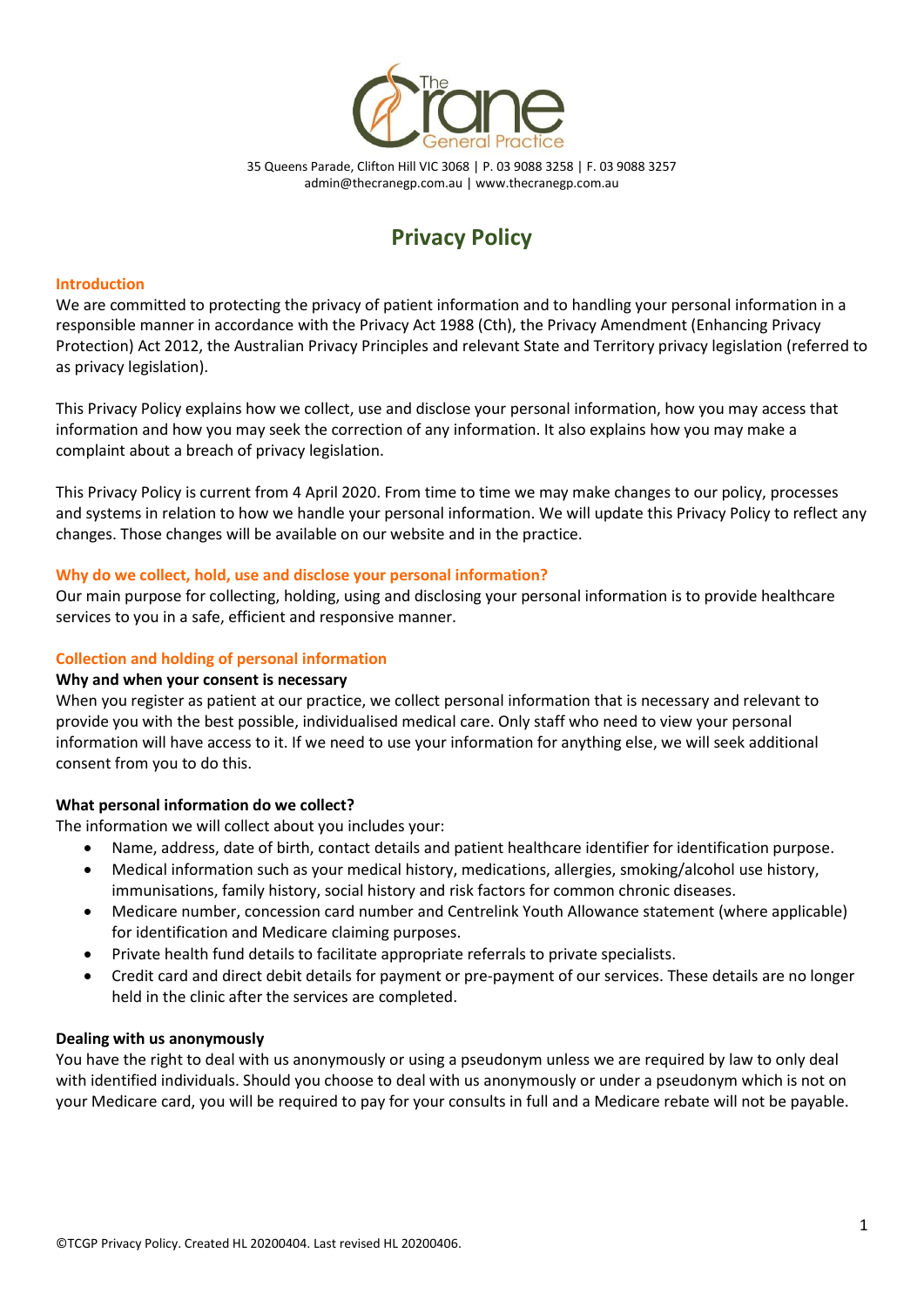## **How do we collect your personal information?**

Wherever practicable we will only collect information from you personally. However, we may also need to collect information from other sources such as treating specialists, allied health professionals, hospitals, community health services, pathology providers, diagnostic imaging services, Medicare, your health fund or DVA where necessary. Information can also be collected through My Health Record (e.g. via Shared Health Summary, Event Summary) if you are registered for this and have consented to information sharing with our clinical staff.

We collect information in various ways, such as over the phone, SMS communication, in writing, in person at our practice or over the internet if you communicate and transact with us online (i.e. our website, email, clinic app, online booking system, social media) . This information may be collected by clinical and non-clinical staff (i.e. Practice manager, receptionists).

In emergency situations we may also need to collect information from your next of kin, relatives or friends.

We may be required by law to retain medical records for certain periods of time depending on your age at the time we provide services.

# **How do we store and protect your personal information?**

Your personal information may be stored at our practice in various forms such as electronic records (including clinically relevant photographs) and archived paper records. Personal information that we hold is protected by:

- securing our premises;
- placing passwords and varying access levels on databases to limit access and protect electronic information from unauthorised interference, access, modification and disclosure;
- confidentiality agreements for staff, with regular audit and monitoring of staff access to personal information; and
- providing locked cabinets and rooms for the storage of physical records.

## **Use and disclosure of personal information**

## **When, why and with whom do we disclose your personal information?**

We will treat your personal information as strictly private and confidential. We will only use or disclose it for purposes directly related to your care and treatment, or in ways that you would reasonably expect that we may use it for your ongoing care and treatment. For example, the disclosure of blood test results to your specialist or uploading your health summary to My Health Record which you have registered for. We also from time to time provide de-identified statistical data to our Primary Health Network for quality improvement purposes.

There are circumstances where we may be permitted or required by law to disclose your personal information to third parties. For example, to Medicare, Police, insurers, solicitors, government regulatory bodies, tribunals, courts of law, hospitals, or debt collection agents.

We may need to occasionally disclose information about you to outside contractors who work with our practice for business and accreditation purposes such as an IT service provider or GP Accreditation Agencies. We impose security and confidentiality requirements on how they handle your personal information according to the Australian Privacy Principle. Outside contractors are required not to use information about you for any purpose except for those activities we have asked them to perform.

Other than for the purpose of providing medical services or as otherwise stated above, our practice will not share your personal information with any third party without your consent.

We will not transfer your personal information to an overseas recipient unless we have your consent or we are required to do so by law.

## **Sensitive information**

Sensitive information (e.g. mental health diagnoses) is often included in your Medical history and Health summary on our electronic records to ensure we provide thorough medical care to our patients. These may sometimes show